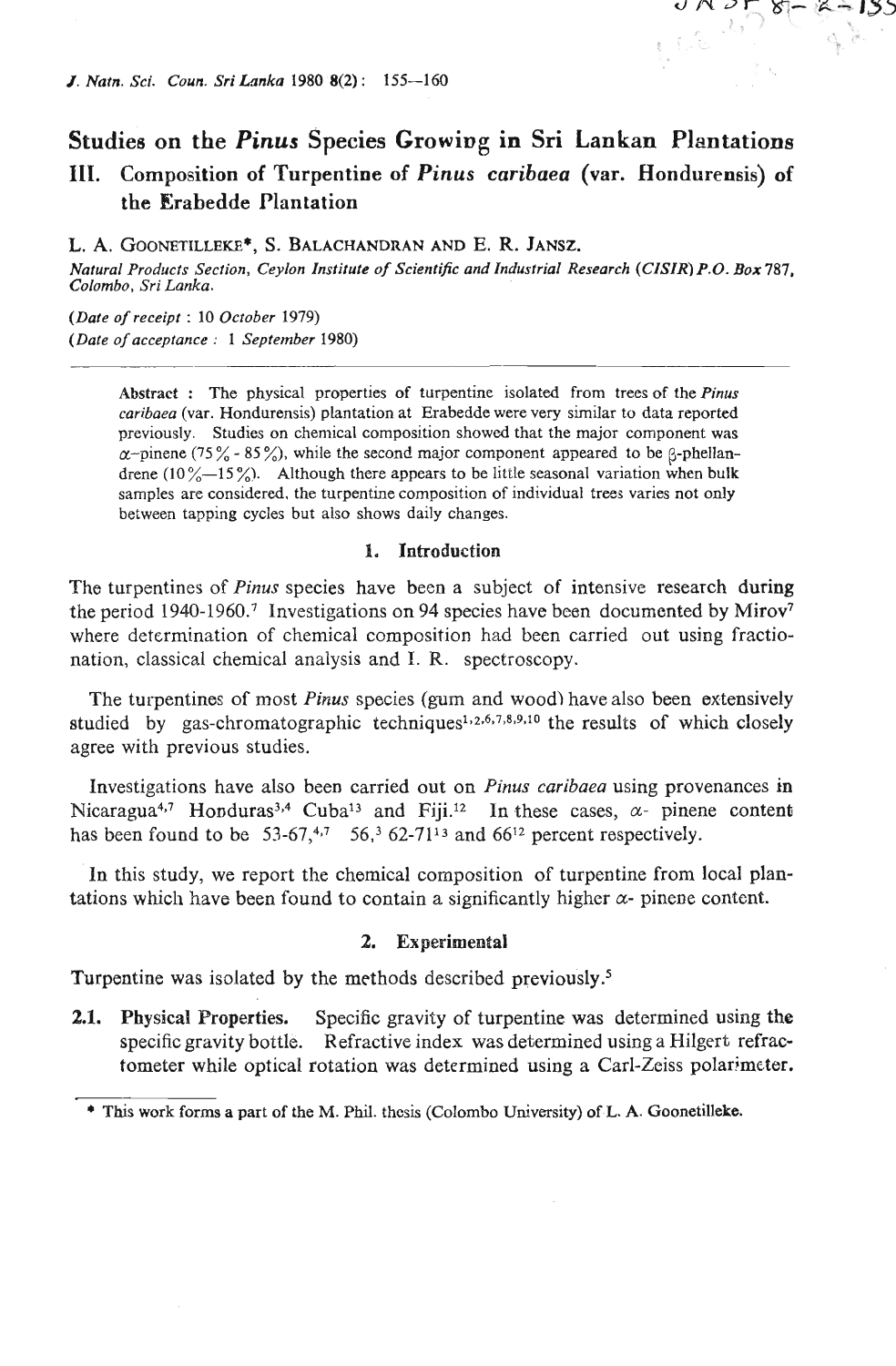2.2. Gas **Liquid** Chromatography GLC analysis of turpentine was carried out using a Varian Aerograph Moduline Model 1700 Gas liquid chromatograph. In a typical experiment the following procedures were followed. Using the method reproducibility was within  $2\%$ .

|                            | Operating conditions for Varian Aerograph Moduline Model 1700 Gas Chromatograph |
|----------------------------|---------------------------------------------------------------------------------|
| Stationary phase           | $-10\%$ carbowax 20 M on Chromosorb W.<br>(AW) DCMS                             |
| Column length              | $-3m$                                                                           |
| Column diameter            | $3 \text{ mm}$                                                                  |
| Column temperature-Initial | $70^{\circ}$ C                                                                  |
| -Final                     | $-200^{\circ}$ C                                                                |
| Programme rate             | $-$ 2°/min. from 70° to 90°C                                                    |
|                            | $-$ 4°/min. from 90° to 200°C and then hold                                     |
| Injector block temperature | $200^{\circ}$ C                                                                 |
| Detector oven temperature  | $250^{\circ}$ C                                                                 |
| Detector type              | <b>FID</b>                                                                      |
| Air<br>(i)                 | $-275$ ml/min.                                                                  |
| (iii)<br>Η,                | $-25$ ml/min.                                                                   |
| Carrier gas flow rate      | $-$ 30 ml/min. (Ar)                                                             |
| Chart speed                | $-5$ mm/min.                                                                    |
| Sample size                | $-$ 0.1 $-$ 0.15 $\mu$ 1                                                        |

Identifications were made by peak enrichment techniques.

## **3. Results**

- 3.1. The Turpentine Sample. Samples used were obtained by water distillation of the oleoresin, care was taken to completely distill the turpentine (4 hours distillation) and keep distillation conditions constant. This was found to be important as the early distillate contained mole monoterpenes than the later fractions. presin, care was taken to completely distill the turpentine (4 hours)<br>
and keep distillation conditions constant. This was found to be<br>
the early distillate contained more monoterpenes than the later fively<br> **1. Propert**
- 3.2. Physical Properties. The more important physical properties of turpentine isolated appear in Table 1: average values being indicated. These are very similar to values recorded previously.<sup>7</sup>

| 5.<br>6. | $\alpha_{\rm n}$<br>Refractive Index<br>Density<br>Colour<br>Solubility in water<br>Boiling range<br>$157 - 160$ °C<br>$160 - 163$ °C<br>$163 - 190$ °C | $-47.2$<br>1.471<br>$0.862$ gcm <sup>-3</sup><br>Colourless<br>$0.3\%$ V/V<br>$\sim 60\%$<br>$-20\%$<br>$-10\%$ |
|----------|---------------------------------------------------------------------------------------------------------------------------------------------------------|-----------------------------------------------------------------------------------------------------------------|
|          | Polymerised                                                                                                                                             | $\sim$ 10%                                                                                                      |
|          |                                                                                                                                                         |                                                                                                                 |

Determinations 1 to 5 were carried out at 30°C. The above analysis was done on a bulk sample.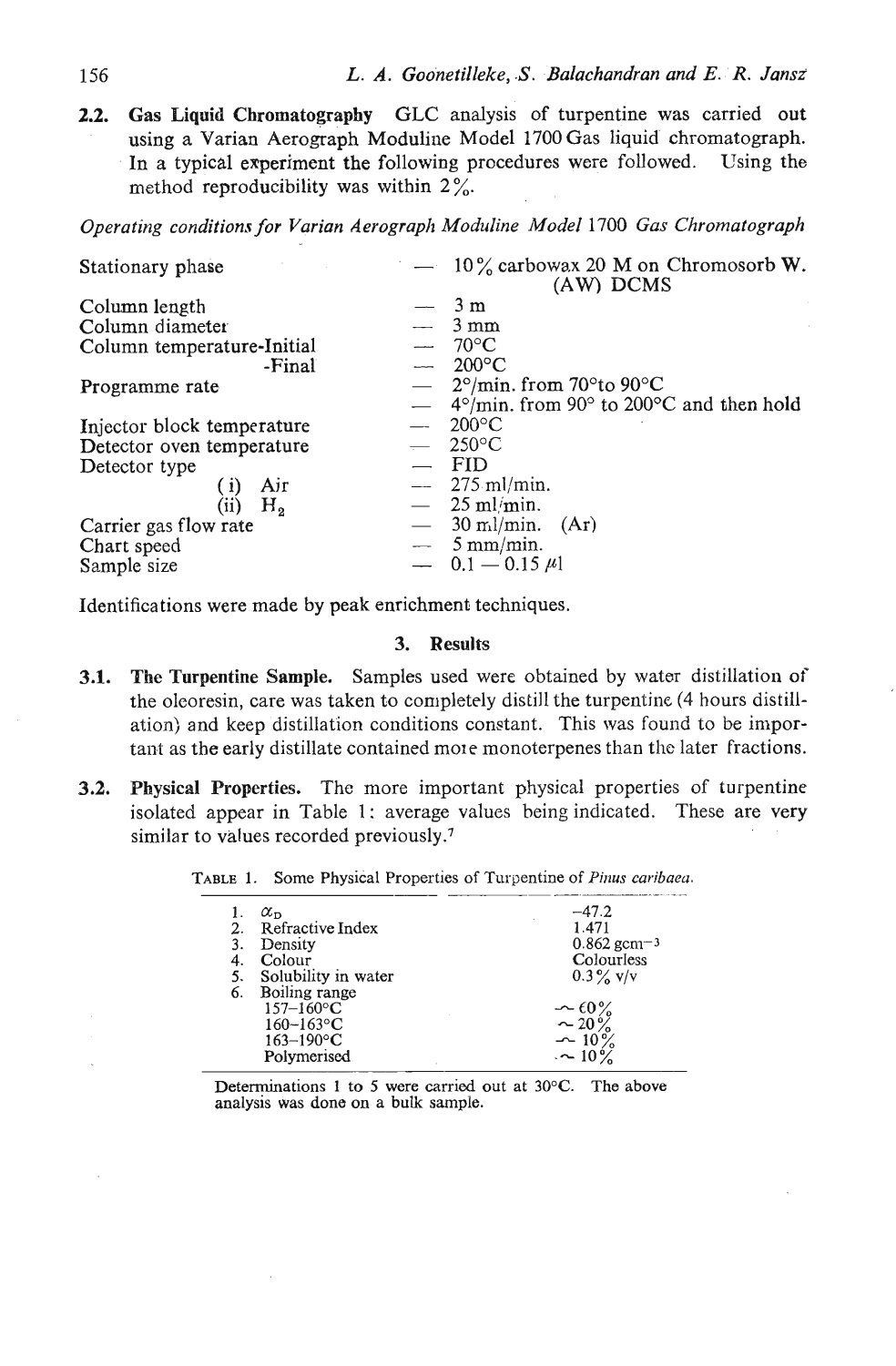# **Studies** on the Pinus Species Growing in Sri-Lankan Plantations **157**

**3.3. Composition of Turpentine.** Composition of turpentine was determined by GLC analysis.  $\alpha$ -pinene was the major component of the turpentine. The average  $\alpha$ -pinene content was approximately 75%-85%.  $\beta$ -phellandrene was the next largest constituent. The average composition (from bulk samples) is given in Table 2. However. composition was found to vary depending on a number of factors.

|                         |       | 2       | 3    | 4     | 5     |
|-------------------------|-------|---------|------|-------|-------|
| $\alpha$ – Pinene       | 79.4  | 77.9    | 79.1 | 83.6  | 76.3  |
| $-$ Pinene              | 3.1   | 3.6     | 3.2  | 2.6   | 3.3   |
| $\alpha$ – Phellandrene | 0.9   | 0.3     | 0.9  | 0.8   | 1.2   |
| $-$ Phellandrene        | 14.2  | 11.3    | 13.3 | 10.0  | 14.5  |
| Camphene                | 0.9   | $2.2\,$ | 1.0  | 1.5   | 1.3   |
| p- Cymene               | trace | trace   | 0.3  | trace | trace |
| Longifolene             | 0.9   | 0.5     | 0.3  | 0.6   | 0.6   |
| Methylchavicol          | trace | 0.3     | 0.7  | trace | 0.4   |
| Unidentified            | 0.3   | 1.4     | 1.7  | 1.0   | 2.0   |
| (Sesquiterpine?)        |       |         |      |       |       |

TABLE 2. Average Turpentine Composition of *Pinus* caribaea.

# **3.4. Variation in Composition of turpentine**

**3.4.1.** *Variation between trees.* There is a significant variation in composition oi turpentine from tree to tree (Table **3)** and this was found to be so for all tapping cycles.  $\alpha$ -pinene is always the major component but can be as high as  $92\%$  and as low as 50%.

| Code<br>No. of<br>Tree | $\alpha$ -<br>pinene | $\beta$ -<br>pinene | $\alpha$ -<br>Phellan-<br>drene | Phellan-<br>drene | p-cymene limonine        |         |     |                          | phene folene chavicol | Cam- Longi- Methyl- Unidenti-<br>fied |
|------------------------|----------------------|---------------------|---------------------------------|-------------------|--------------------------|---------|-----|--------------------------|-----------------------|---------------------------------------|
|                        | 83.7                 | 3.7                 | 0.3                             | 1.0               |                          | 0.5     | 1.4 | 0.2                      | 1.7                   | 6.3                                   |
| 4                      | 93.3                 | 1.2                 | 0.3                             | 3.0               | 0.2                      | 0.3     | 0.8 | --                       | 0.1                   | 0.8                                   |
| 5                      | 78.0                 | 4.2                 | 1.0                             | 12.6              | ---                      | -       | 1.0 | 1.5                      | 0.8                   | 0.3                                   |
| 10                     | 91.5                 | 3.9                 | 0.5                             | 1.3               |                          | 0.7     | 1.1 | ⊸                        | 0.7                   | $\overline{\phantom{0}}$              |
| 101                    | 79.2                 | 3.8                 | 0.4                             | 1.4               | --                       | 0.9     | 0.9 | 0.3                      | 2.3                   | 9.2                                   |
| 102                    | 91.5                 | 2.1                 | 0.4                             | 0.8               |                          | 0.8     | 0.9 | $\overline{\phantom{0}}$ | 1.0                   | -                                     |
| 108                    | 77.2                 | 4.3                 | 0.7                             | 2.4               |                          | 1.0     | 1.5 | 0.4                      | 4.4                   | 0.7                                   |
| 109                    | 87.1                 | 4.6                 | 1.0                             | 1.1               | $\overline{\phantom{0}}$ | 1.0     | 1.0 | 0.2                      | 3.1                   |                                       |
| 110                    | 78.4                 | 5.3                 | 0.7                             | 8.2               | 0.1                      | $0.7$ . | 1.5 | 0.2                      | 1.6                   | 0.7                                   |
| 111                    | 80.6                 | 4.8                 | -----                           | 1.2               |                          | 0.8     | 1.4 | 0.6                      | 2.5                   | 4.5                                   |
| 112                    | 92.2                 | 3.2                 | 0.5                             | 0.9               |                          | 0.7     | 1.2 | --                       | 1.4                   |                                       |
| 113                    | 85.6                 | 3.8                 | 0.4                             | 0.9               |                          | 0.4     | 1.0 | 0.2                      | 2.1                   | ---                                   |
| 114                    | 68.5                 | 3.7                 | 0.9                             | 22.6              |                          | —       | 0.9 |                          | 1.4                   | 1.5                                   |
| 115                    | 89.3                 | 4.1                 | 0.4                             | 1.7               |                          | 0.6     | 1.1 |                          | 1.4                   |                                       |
| 116                    | 85.2                 | 3.5                 | 0.2                             | 0.6               |                          | 0.5     | 1.3 |                          | 2.6                   | 0.2                                   |
| 117                    | 90.3                 | 3.9                 | 0.4                             | 1.1               |                          | 0.7     | 1.3 |                          | 1.9                   | 0.1                                   |

TABLE 3. Variation of Turpentine Composition between different Trees

Analysis of the turpentine of trees giving significant yields of oleoresin in the September 1978 tapping cycle.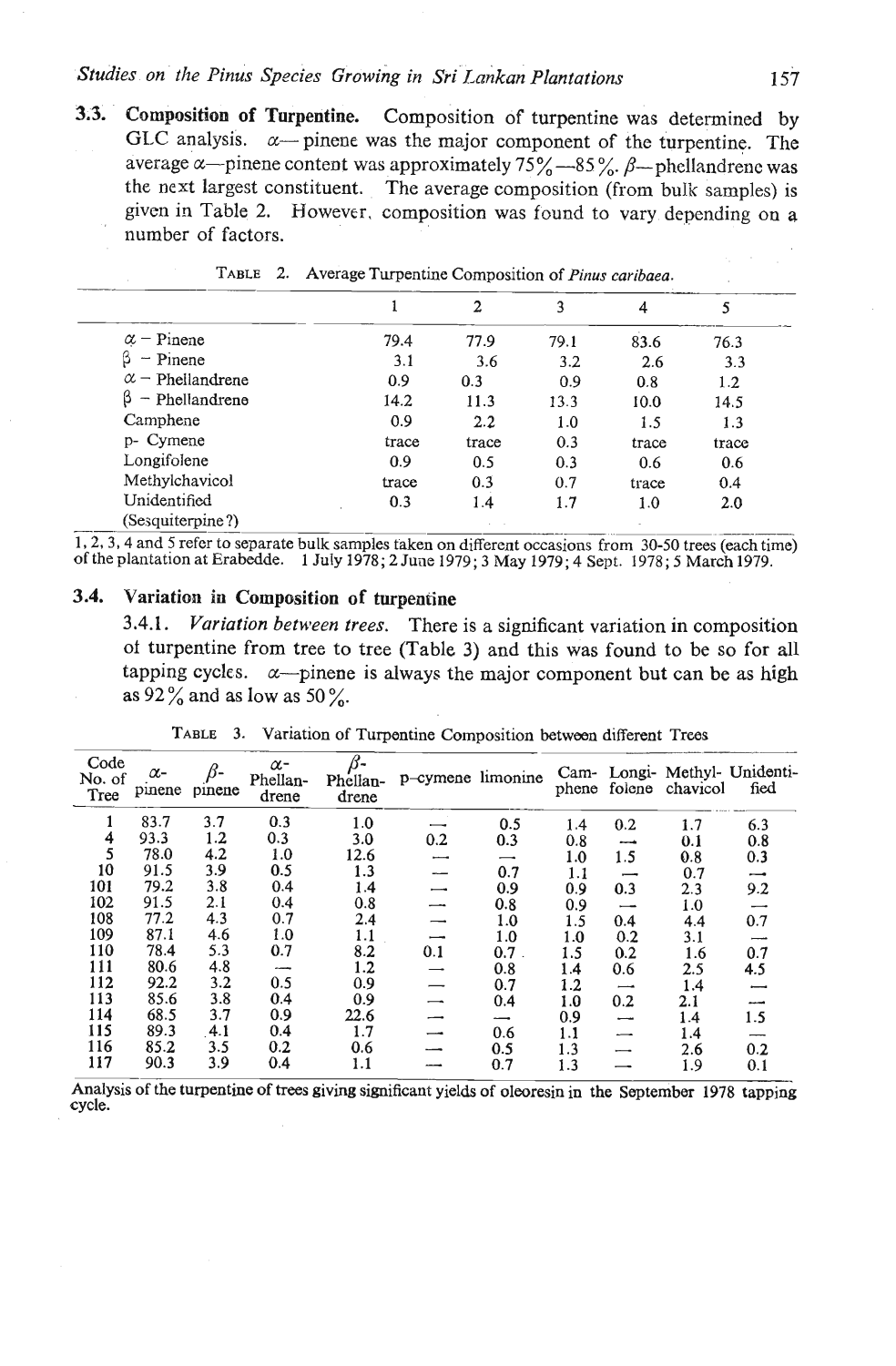**3.4.2.** *Variation during 'Seasons'.* Composition of turpentine of individual trees was analysed during 4 tapping cycles. (1) Sept. 1978 **(2) Dec.** 1978 **(3)** March 1979 and (4) June 1979 and the composition of each tree was found not to be constant. During the June 1979 tapping cycle (good oleoresin flow)  $\alpha$ — pinene content was at its highest (Table 4).

TABLE 4. Variation in  $\alpha$ - Pinene Content in Individual Trees during Different Tapping Cycles

| Code No. | Sept. 1978               | Dec. 1978 | March 1979 | June 1979 |
|----------|--------------------------|-----------|------------|-----------|
| 101      | 79.2                     | 81.2      | 72.9       | 85.8      |
| 102      | 91.5                     | 70.8      | 67.3       | 71.8      |
| 106      | $\overline{\phantom{0}}$ | 83.4      | 87.6       | 91.6      |
| 108      | 77.2                     | 86.0      | 79.0       | 81.5      |
| 109      | 87.1                     | 86.3      | 80.1       | 89.0      |
| 110      | 78.4                     | 81.5      | 38.1       | 65.9      |
| 111      | 80.6                     | 89.2      | 81.1       | 91.7      |
| 112      | 92.2                     | 88.5      | 88.2       | 93.6      |
| 113      | 85.6                     |           | 84.7       | 82.4      |
| 114      | 68.5                     | 52.3      | 76.1       | 70.0      |
| 115      | 89.3                     | 68.3      | 78.0       | 74.7      |
| 117      | 85.2                     |           |            | 84.2      |
| 118      | 90.3                     |           | 78.4       | 89.2      |
| 119      |                          |           |            | 87.2      |
| 120      |                          |           | 87.4       | 90.8      |

-, Not Determined.

**3.4.3.** *Variation ,from day to day.* A single tree (No. *5)* was studied further by investigating daily variations in composition. There was a varying trend in the fluctuation of  $\alpha$ -pinene content, depending on the time of tapping. (Table 5). Results obtained showed that  $\alpha$ -pinene content appeared to be constant throughout the month of June 1979. On the other hand, the results obtained in March of the same year showed that the final value for  $\alpha$ -pinene content was higher than the initial one. Results of experiments of December 1978 gave a final value which was less than the initial one. Another significant feature was inverse relationship between  $\beta$ — phellandrene and  $\alpha$ — pinene content.

| TABLE 5. Daily Variation in $\alpha$ - pinene content during | Different Tapping Cycles using a Single Tree |                                                  |                      |  |  |  |  |
|--------------------------------------------------------------|----------------------------------------------|--------------------------------------------------|----------------------|--|--|--|--|
| Tapping Day                                                  |                                              | $\alpha$ Pinene and $\beta$ Phellandrene content |                      |  |  |  |  |
|                                                              | Dec. 1978                                    |                                                  | March 1978 June 1978 |  |  |  |  |
| 1                                                            | 83.6                                         | 59.5                                             | 78.9                 |  |  |  |  |
|                                                              | (9.6)                                        | (22.2)                                           | (12.8)               |  |  |  |  |
| 2                                                            | 75.6                                         | 65.3                                             | 73.3                 |  |  |  |  |
|                                                              | (16.9)                                       | (19.5)                                           | (18.9)               |  |  |  |  |
| 3                                                            | 80.3                                         | 62.1                                             | 81.0                 |  |  |  |  |
|                                                              | (13.1)                                       | (23.0)                                           | (13.4)               |  |  |  |  |
| 4                                                            | 72.8                                         | 78.6                                             | 81.8                 |  |  |  |  |
|                                                              | (18.3)                                       | (14.8)                                           | (12.8)               |  |  |  |  |
| 5                                                            | 74.7                                         | 73.6                                             | 78.9                 |  |  |  |  |
|                                                              | (17.3)                                       | (18.8)                                           | (15.1)               |  |  |  |  |

TABLE 5. Daily Variation in  $\alpha$ - pinene content during Different Tapping Cycles using a Single Tree

 $\beta$  - phellandrene content is given in parenthesis.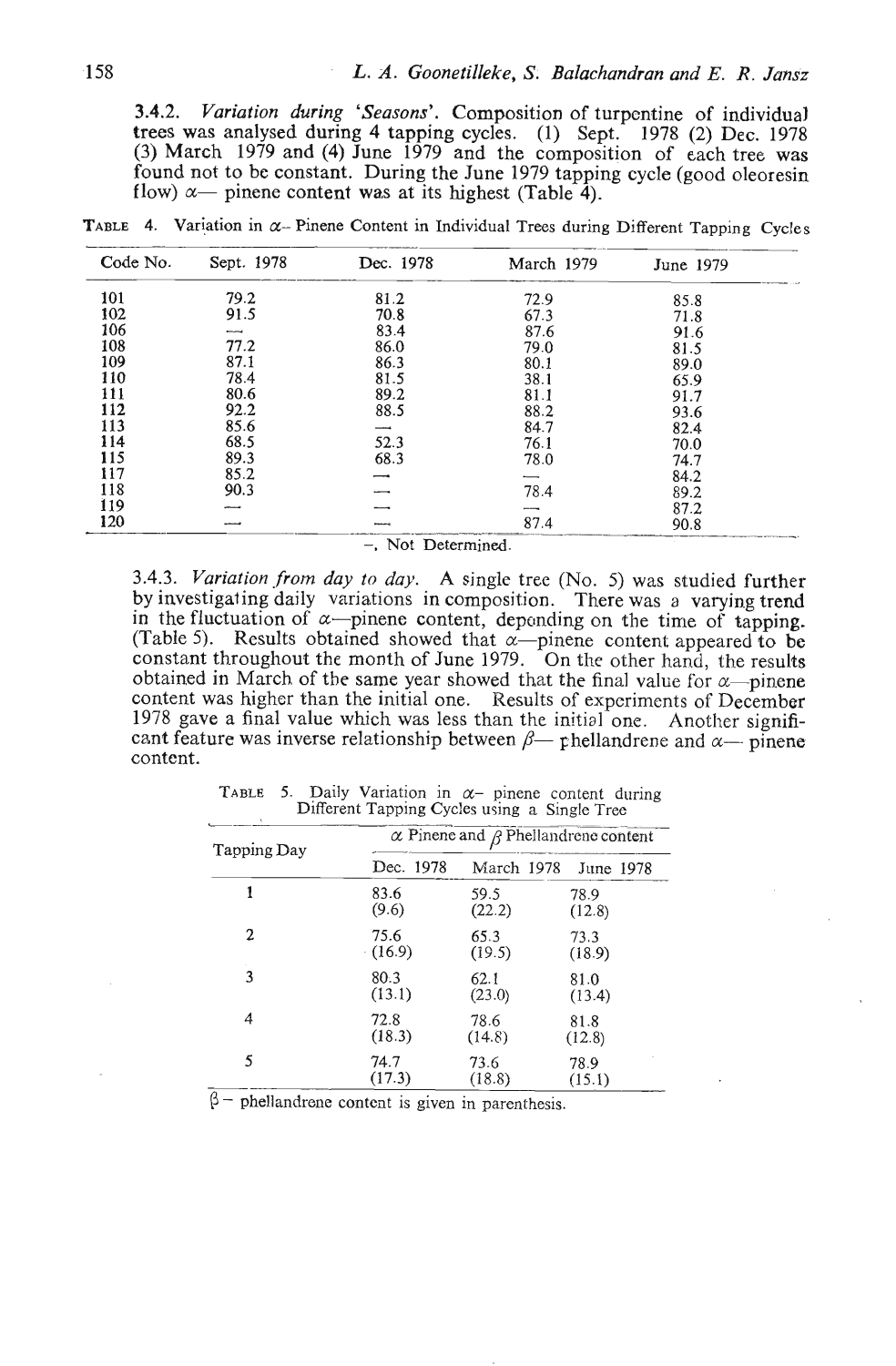## **4. Discussion**

These investigations revealed that the main components of the turpentine of P. caribaea (of the Erabedde plantation) were identical to the normal constituents of pine gum turpentine. Due to the above reason and in the absence of preparative GLC apparatus, the separation of individual components and their identification by spectroscopic and other methods were not considered vital and as a result identifications were confined to retention time and peak enrjchment data.

The data obtained was interesting as  $\alpha$ — pinene content was relatively high; being of the order  $75\% - 85\%$ . That this component was  $\alpha$ — pinene was confirmed as it was possible to quantitatively convert  $\alpha$ — pinene to  $\alpha$ —terpeniol.<sup>10</sup> The only other component of significant quantity was  $\beta$ — phellandrene.

The average composition of bulk samples of pine turpentine did not show a marked seasonal variation. However, individual trees showed variation not only by season but also from day to day. The seasonal variation of turpentines is a subject of controversy. While reports to this effect have been made before, most authorities think that there is little seasonal variation in pine turpentine composition and that composition is dictated mainly by genetic consideration^.^ **It** must be noted however, that these conclusions have been mainly reached by the study of pines growing in temperate climes where there is a definite growing season.

Another point of interest is that there appears to be an inverse relationship betwcen  $\alpha$ --pinene and  $\beta$ --phellandrene content. The sum of these two components often being nearly constant, when individual plants were considered.

This study is of significance as individual trees containing  $\alpha$ -pinene levels of around 90 % have been identified which could be used as **a** source of seed material for future plantations.

### Acknowledgements.

The authors thank the Director, CISIR, for facilities provided, Dr. K. Vivekanandan of. the Forest Department for bulk oleoresin samples, the National Science Council for a grant to Mr. L. A. Goonetilleke and the Ministry of Industries and Scientific Afij.irs for a grant for the Pine project. We also thank Mr. A. **L.** Jayewardene for advicc on glc analysis, Miss Damayanthi Ratnayake for technical assistance and Mrs. Sharmila Vandebona for secretarial assistance.